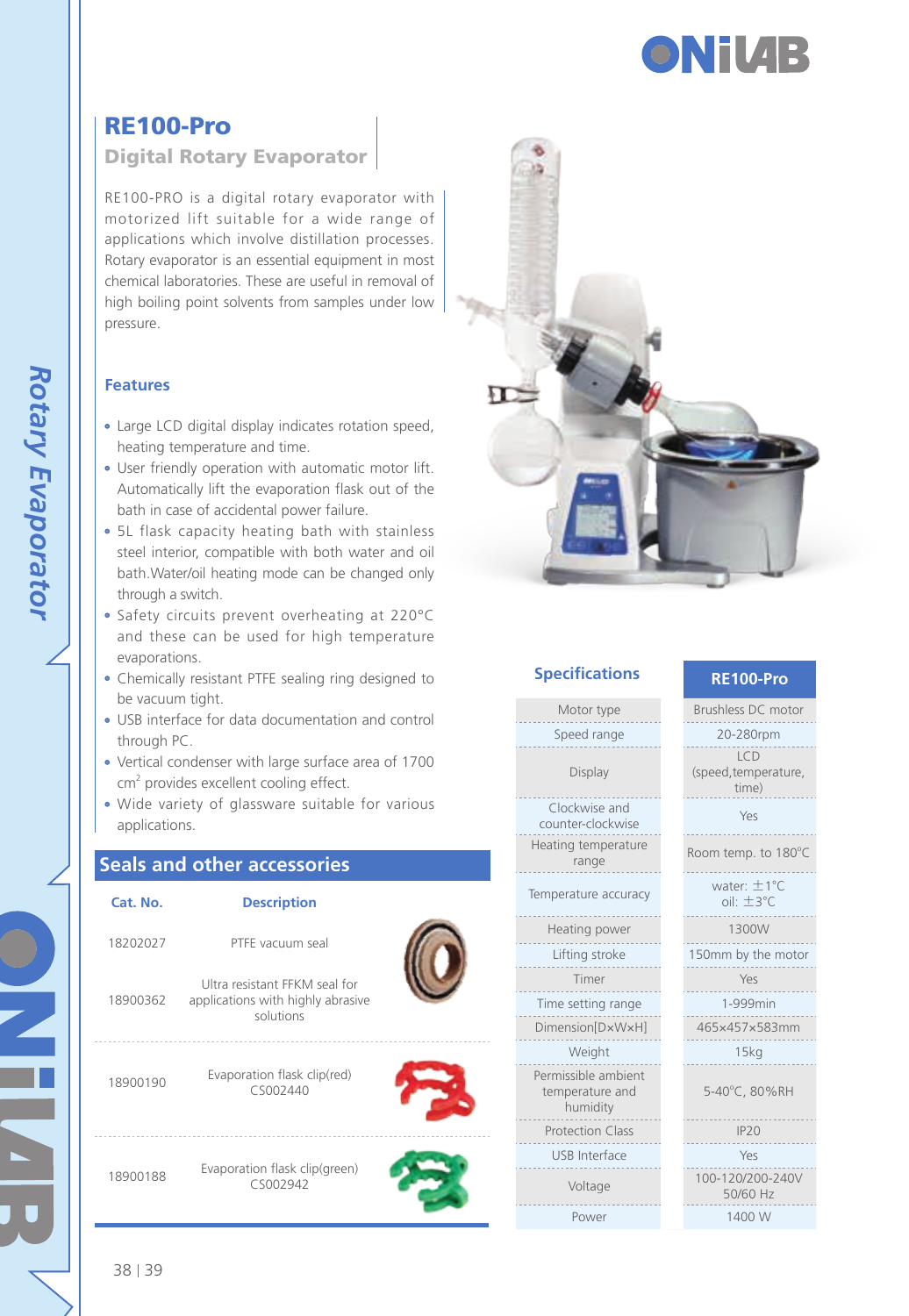# **ONiVIB**

# **Condenser**

# **Vertical**

| Cat. No. | <b>Glassware type</b>                                               | <b>Volume</b> | <b>Cooling</b><br>surface |
|----------|---------------------------------------------------------------------|---------------|---------------------------|
| 18900165 | Evaporation flask(NS29/32)<br>Receiving flask(KS35/20)              | 1000ml        | 1700cm <sup>2</sup>       |
| 18900173 | Evaporation flask(NS24/40)<br>Receiving flask(KS35/20)              | 1000ml        | 1700cm <sup>2</sup>       |
| 18900166 | (COATED)<br>Evaporation flask(NS29/32)<br>Receiving flask (KS35/20) | 1000ml        | 1700cm <sup>2</sup>       |
| 18900174 | (COATED)<br>Evaporation flask(NS24/40)<br>Receiving flask (KS35/20) | 1000ml        | 1700cm <sup>2</sup>       |
| 18202410 | Evaporation flask (NS 29/32)<br>Receiving flask (KS 35/20)          | 1000mL        | 1200cm <sup>2</sup>       |



| <b>Diagonal</b> |                                                                  |               |                           |
|-----------------|------------------------------------------------------------------|---------------|---------------------------|
| Cat. No.        | <b>Glassware type</b>                                            | <b>Volume</b> | <b>Cooling</b><br>surface |
| 18900163        | Evaporation flask(NS29/32)Receiving<br>flask(KS35/20)            | 1000ml        | 1700cm <sup>2</sup>       |
| 18900171        | Evaporation flask(NS24/40)Receiving<br>flask(KS35/20)            | 1000ml        | 1700cm <sup>2</sup>       |
| 18900164        | (COATED)Evaporation flask(NS29/32)<br>Receiving flask (KS 35/20) | 1000ml        | 1700cm <sup>2</sup>       |
| 18900172        | (COATED)Evaporation flask(NS24/40)<br>Receiving flask (KS35/20)  | 1000ml        | 1700cm <sup>2</sup>       |



| <b>Heating Bath</b> |                                                |        |  |
|---------------------|------------------------------------------------|--------|--|
| Cat. No.            | <b>Description</b>                             | Volume |  |
| 18900201            | Rotary Evaporator, 220V                        | 51.    |  |
| 18900202            | Rotary Evaporator, 120V                        | 51.    |  |
| 6033100210          | LED heating bath,<br>100V-120/200-240V.50/60HZ | 51     |  |